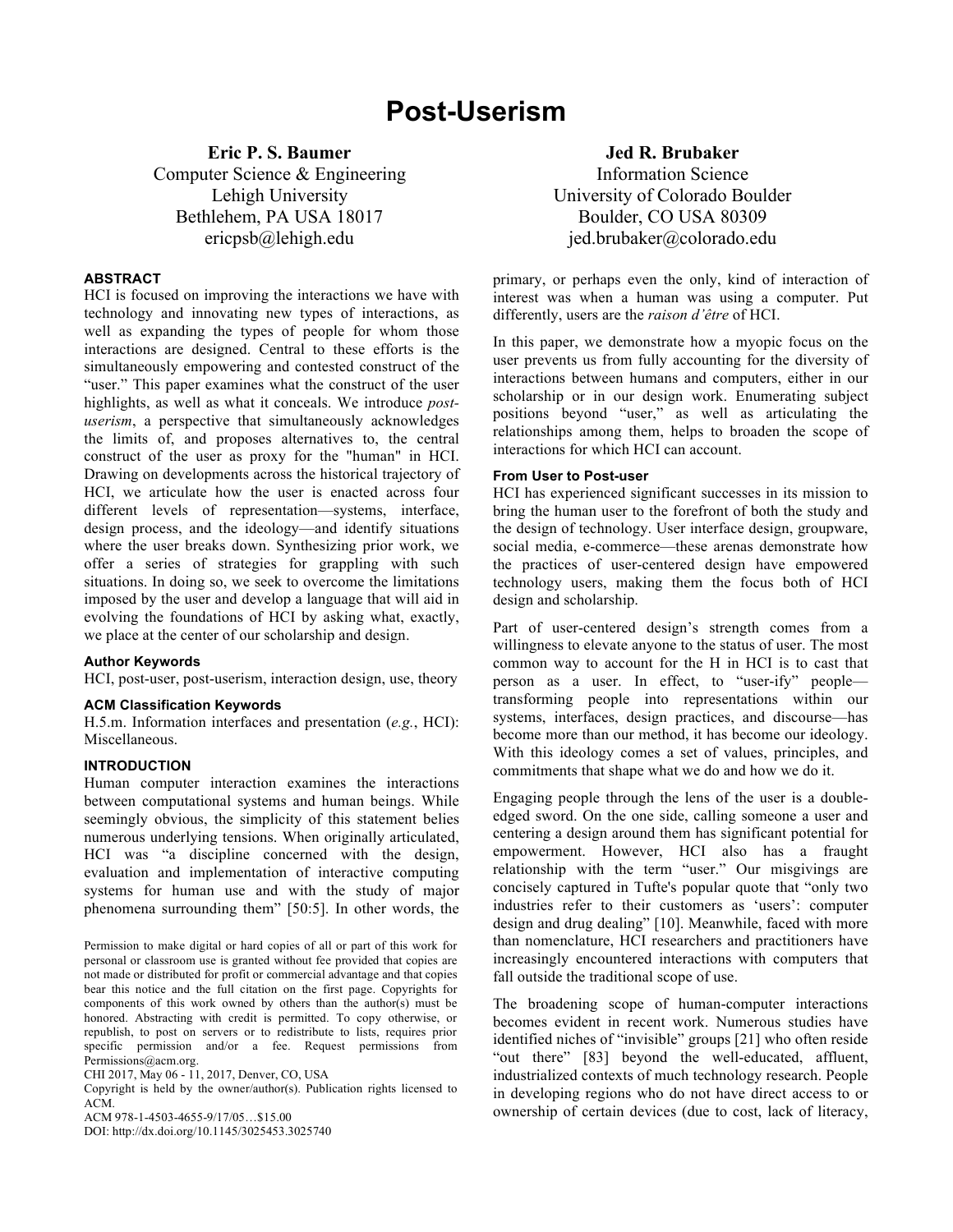access constraints, etc.) will interact with technology via an intermediary, who uses the technology on their behalf [75]. Examples also occur in contexts more familiar to many in the HCI community. Individuals at times create single-use, "throwaway" accounts to post content or questions they do not want linked with their primary online identity [65]. The complexities of algorithmically-based systems, such as search engines, can lead to inadvertent associations, *e.g.*, between gay men and sex offenders [1] or between African Americans and incarcerated criminals [7,82]. Social media profiles for deceased users are transformed by their friends and family into memorial pages [16,17]; the people "using" such profiles differ from the site's representation of who the profile's user is. Recent interest in technology non-use [9,76] is also symptomatic of this larger condition. In each case, there exist relationships and interactions with computing technology—the beneficiaries of an intermediary, individuals with multiple throwaway accounts, subjects of algorithmic discrimination, mourners—that fall beyond the traditional bounds of "user." Focusing on the person who "uses" the computer limits our ability to perceive, let alone to design for, these other kinds of configurations.

In order to move beyond the "user", we borrow from humanistic discourse and theorizing of *subjectivity* and *subject positions*. As described by [5], subject positions speak to the "social roles that people are thrust into" while subjectivity refers to the "felt experience… of individuals" in a given position [5:134]. Subject positions in HCI include "power users, novices, early adopters, and nonusers; [...] gamers, trolls, and n00bs; standard users and admins; [...] makers and hackers; [...] and many more" [5:134]. Subject positions are relational, both exists because of and is defined by its relationships within an ecology of other subject positions. This quality makes them an ideal way to talk about human-computer relationships, and the way that HCI's users frame subject positions and subjective experiences.

How can we do so in a principled way that facilitates both rigorous scholarship and informed design practice? At first glance, documentation of these alternative subject positions may seem scattershot, a disorganized effort to recapture the remainder. However, looking across such examples, underlying structural similarities emerge that span the diverse niches. Explicating such similarities offers an approach that we term *post-userism*. In many ways, the user is a modernist notion [74], one that emphasizes the values of efficiency, calculability, and predictability. In turn, the modernist impulse essentializes the subject position of the user [37]. Responding to the modernist thinking that permeates much of the work in HCI [*cf.* 20], our terminology is meant to invoke concepts from postmodernism, post-structuralism, and post-humanism [22,23,30,36,37,57,62,64]. Doing so can enable HCI, both in scholarship and in design, to account for the diversity of interactions that can occur among humans and computers.

The argument presented here proceeds as follows. We first track the historical development of the ideology of the user across scholarship in HCI. We then describe how the construct of the user appears and is used differently across four levels of representation: systems, interface, design process, and ideological. These four levels provide an analytic perspective that we use to examine a series of examples from prior work in HCI, describing how postuserism occurs when there are breakdowns across levels of representation. We then synthesize across these examples to present a series of strategies both for identifying and for grappling with post-user scenarios. We conclude by offering an outline of how post-userism can offer a conceptual foundation for simultaneously expanding and strengthening the scope of HCI.

# **THE IDEOLOGY OF THE USER**

What, then, is a user? To some extent, being a user represents a particular type of relationship, *i.e.*, a particular subject position, that people can have in relationship to technology. In the words of the software engineering ISO standard, "a user is 'an individual or group' who 'uses [a] software product to perform a specific function' and 'benefits from a system during its utilization' [8:3295, citing 52,53]. However, the user is also a rhetorical device used both to justify the existence of HCI as a field and to distinguish it from each of computer science and cognitive psychology [27]. In practice, the user enables us to engage with and account for human beings who will interact with computing technology during the design and evaluation of those technologies. However, as we argue below, the dominance of the user simultaneously constrains the types of human-computer interactions we can meaningfully account for in our research.

To be sure, "user" is not the only term used to refer to human beings in HCI. Experimental subjects, ethnographic informants, social network egos and alters, gamers, museum attendees, employees, citizens—these and many other roles lie within the purview of HCI research and practice. When it comes to design, though, we generally account for these humans who use the technologies we build and study as users. The *ideology of the user* refers to this impetus to "user-ify" people, that is, to see or place people in the subject position of technology user.

The user, however, does not exist as an *a priori* entity. Rather, it is repeatedly created, enacted, and reified over the historical development of HCI [27,90], albeit with some changes along the way. Here, we track that evolution of "user." In doing so, we show that the notion of the user continues both to exist and to exert significant influence, despite numerous large-scale intellectual and practical shifts in the field.

# **Here Come the Waves: A History of User**

Different observers have offered varying accounts of the history and development of HCI as a discipline [e.g., 42,47]. Of particular relevance here is Bødker's [11]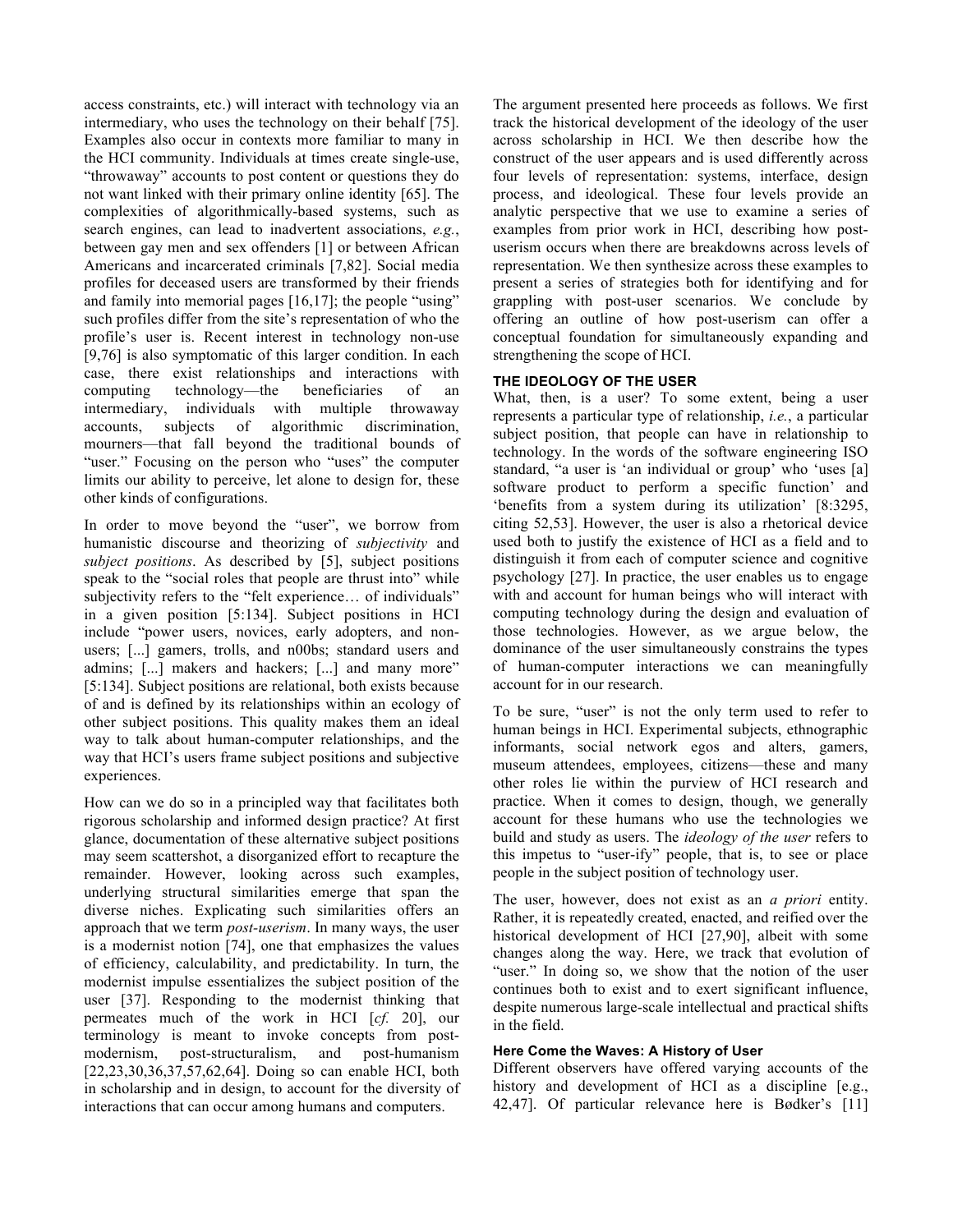articulation of three waves of HCI. For our purposes, these waves can be characterized by their responses to each of three definitional questions:

- 1. What is a human?
- 2. What is a computer?
- 3. What is an interaction?

Answering these three questions plays an essential role in articulating the default subject position of the user: a human interacting with a computer.

# *First Wave*

First wave HCI is grounded in its disciplinary ancestors: cognitive/experimental psychology and computer science, most notably exemplified by the text *The Psychology of Human-Computer Interaction* [25]. This paradigm emphasizes quantitative metrics of improved performance, especially speed (faster is better) and errors (fewer is better). Fitts' law [35] as applied to interface design provides a prototypical example. Both its mathematicality and its objects of interest—time, distance, size—are characteristic of first wave HCI. The modernist [74] values of efficiency, calculability, and predictability become clearly apparent in this formulation. To be clear, research still actively pursues first wave types of questions. Thus, first wave constitutes HCI in the following way:

- 1. A human is a rational actor trying to optimize performance (increase speed, reduce errors, etc.).
- 2. A computer is an information processing device to enable that rational actor to perform its task.
- 3. An interaction is an information exchange between human and computer (*e.g.*, GOMS [25]).

Thus, the first wave user is a rational actor who functions as part of an information processing loop with the computer. In practice, this generally means a single human sitting in front of and operating a single computer terminal. This model human processor [24,25] becomes the canonical depiction of the user, the one from which future conceptions of the user arise and against which alternative conceptions are contrasted.

# *Second Wave*

Second wave HCI moves, as it were, "from human factors to human actors" [4]. An important component of this shift involves acknowledging the context in which computer use occurs. In the case of second wave, this context was often one of professional work, including the ways that individual technology use both shapes and is shaped by the group(s) and/or organization(s) of which that individual is a member [41,43,69]. Furthermore, the human is treated as a situated actor [81] with her or his own plans, motivations, goals, etc. These shifts result in the following constitution of HCI:

1. A human is a *situated actor* (often a member of an organization) trying to accomplish a task within a particular organizational context, often as part of a

group of other people who may be members of the same or different organizations.

- 2. A computer is a *software application* used in the conduct of work (calendar, spreadsheet, word processor, etc.).
- 3. An interaction involves *using software to accomplish a goal*, often related to the individual's work context.

Thus, the second wave user is a situated actor who employs software applications to perform the tasks associated with her or his job within the context of a particular work and/or organizational setting. In these ways, second wave HCI moves to acknowledging the presence of multiple users, each of whom is interacting either with their own or with shared software application(s). The focus on the user, though, is still paramount. Second wave HCI is driven by developing "a better understanding among researchers, and many system designers too, about the 'users' of computer systems" [4:25]. On one hand, Bannon argues convincingly for treating people as more than "just" users, acknowledging that they are simultaneously workers, practitioners, etc. On the other, the focus in second wave very clearly remains on the people who directly interact with, *i.e.*, *use*, the system.

# *Third Wave*

The third wave of HCI begins to grapple with life outside of professional and organizational work contexts. Moving beyond the workplace and productivity, computing takes on numerous varied roles: leisure [14,15], socializing [60,61], gaming and sport [3,26], sensing and expressing emotion [12,79], cultural production and meaning making [46,86], etc. As computing moved "off the desktop" [87] into smartphones, mp3 players, cars, tablets, etc., it moved into myriad other facets of our lives. These developments constitute HCI in yet another way:

- 1. A human is a person engaging in (a set of) *sociocultural practices* embedded within a numerous broader contexts, including cultural, historical, political, organizational, etc. [52]
- 2. A computer is a *technological system* that may consist of a single device, a constellation of devices, an infrastructure, or a more complex assemblage that arises from and is embedded within a particular set of contexts.
- 3. An interaction is the *experience* [31,91] of leveraging a technological system in the course of an individually, socially, or culturally meaningful practice.

Ultimately, the model is of a human using technology to engage in socio-culturally situated practices.

Thus, the third wave user becomes a person using technology to engage in socio-culturally situated practices (commerce, leisure, artistic performance, sport, etc.). Work along these lines includes situations involving one user and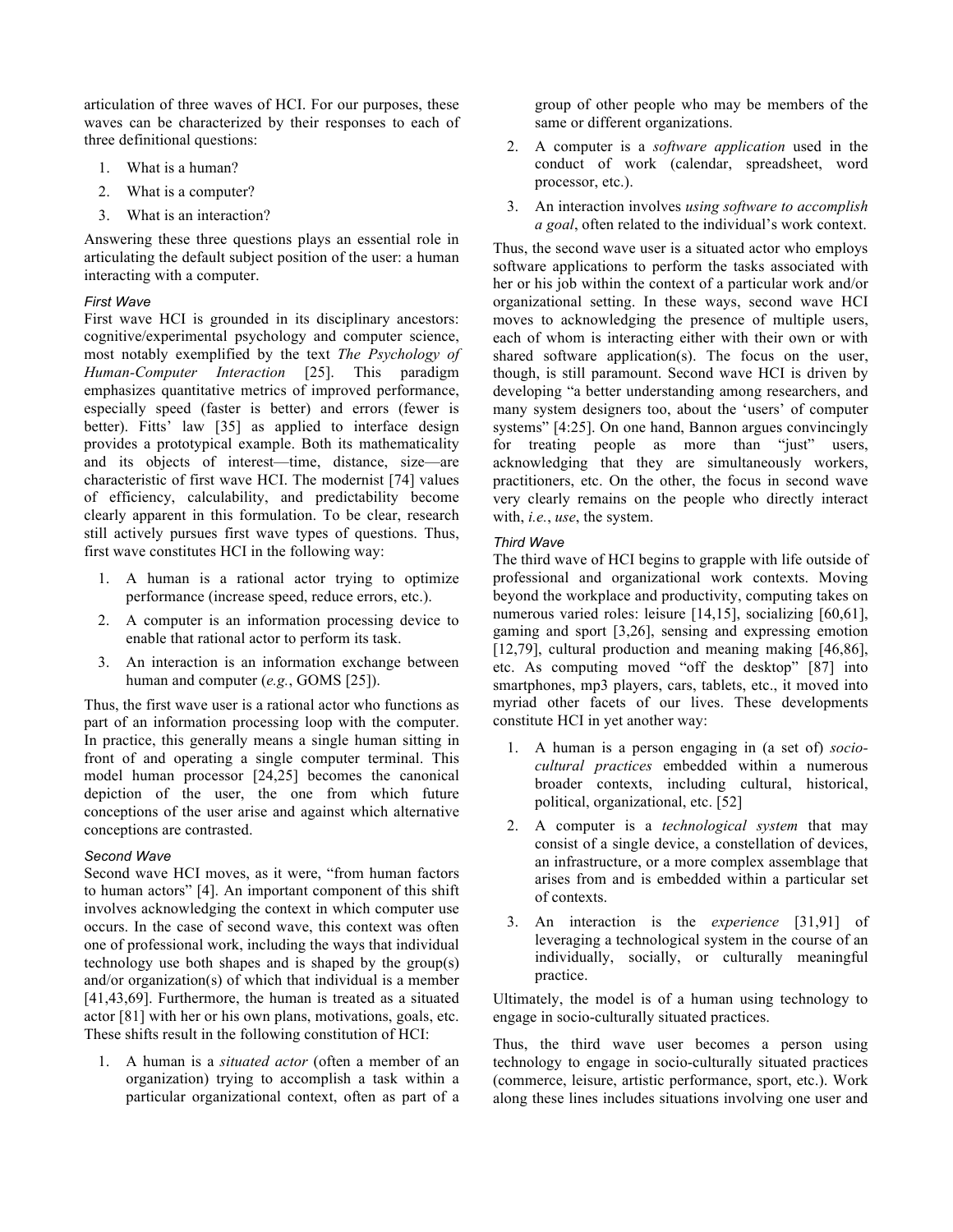one device (*e.g.*, me and my smartphone), multiple users at one device (*e.g.*, large shared displays), one user with multiple devices (*e.g.*, how I manage data across my smartphone, tablet, laptop, and server), and multiple users with multiple devices (*e.g.*, almost any kind of ubicomp system). In each of these configurations, the user remains paramount. This focus can be seen, for instance, in the emphasis on user experience, or in Bødker's interest in "the work that the human user does to make multiple objects and mediators work together" [11:3].

## **How the Ideology of the User Empowers and Constrains**

The comparison of the three waves of HCI in the previous section shows important differences and striking commonalities. Despite shifts in the disciplinary traditions invoked, in the methods applied, and in the technologies of interest, we see continued ideological focus on the user. While the scope expands—to include organizational context in second wave and sociocultural context in third wave the analytic focus remains the user. Technology wants users, and HCI wants to see people as users.

The ideology of the user does not refer to an imperialist urge to encourage all persons everywhere to adopt a given technology (although this is a dominant trend in HCI [76]). Rather, it is the requirement that, if we want to talk about a person meaningfully within HCI, we need to be able to talk about them as a user.

### *An Example*

For instance, consider photo-sharing on social media. Third wave work would certainly acknowledge the cultural embeddedness of this activity. A given design may allow a photographer to capture and/or express elements of the experience in which the photos were taken [58,88]. And what of the person who appears in the photo? S/he can comment on the photo, tag or untag her/his likeness in the photo, request to have the photo taken down, post her/his own photos in response, or engage in other socioculturally meaningful practices. All this functionality, though, becomes unavailable if the person in the photograph does not have (or wish to create) an account. In other words, for the design to account for the person who appears in the photo, s/he must be treated as a user. Similar examples can be found in second wave HCI, *e.g.*, group calendaring succeeding by first giving each member of the group an individual motivation to become a user [41,43]. This tendency to user-ify is quite understandable. In some ways, "user" is the most (or perhaps even the only) meaningful way we have of talking about or accounting for the human(s) in human-computer interaction. If someone is not a user, why would we be talking about them, let alone designing for them?

# *Empowerment*

The structure of the user provides important value within HCI discourse and practice. The user not only gives us a vocabulary for talking about the human elements of computing, but it also enables us to account for them in design. Numerous central concepts within the field—user studies, user-centered design, user experience—are made possible via the rhetorical construct of the user. Furthermore, thinking about users not in the abstract but as specific individual people can allow designers to move from generalities to specificities, *i.e.*, it can facilitate the incorporation of human elements into computing design. Moreover, this impetus to user-ify resonates with our goals of empowerment; if "HCI tools and methods can be used to help the under-served, under-resourced, and underrepresented," we can accomplish #chi4good<sup>1</sup>.

## *Constraints*

However, while the ideology of the user enables and empowers, it simultaneously limits and constrains. By providing focus and clarity with respect to users, a myopic fixation on the user limits our ability to see other configurations of interaction with computers, particularly in relationships that sit outside the bounds of what we would likely refer to as "use" [*e.g.*, 8].

The constraints imposed by the ideology of the user are enacted via multiple means. One of the most foundational questions in user-centered design, "Who are your users?" suggests that users are the (only) people in which you might be interested. To give someone meaningfully important consideration in HCI, they must first be user-ified, regardless of the appropriateness of that appellation. Documentation can enact similar constraints, providing a sort of technological paratext that prescribes the particular relationships that one can have (as well as those relationships one *should* have and should *not* have) with a computer [90]. Even physical computing hardware can be designed to invite, to discourage, or to prevent entirely alternative uses not envisioned by a designer [90].

These constraints can be overcome. Emerging threads of research and design (described further below) embody a kind of post-userism that moves beyond the ideology of the user. Nonetheless, as argued above, much of the scholarship and virtually all of the design within HCI provide limited conceptual grounding to help us account for (rather than subsume, condescend, or dismiss) relationships outside the purview of the user.

# **LEVELS OF REPRESENTATION**

Where is a user? Put another way, where and how are the different definitions of human, computer, and interaction we described above codified and enacted? To answer this question, we must attend to how various subject positions are defined and represented relative to and within technology. We approach this representation ecologically to connote both enumerating the subject positions involved and describing the relationships among them. We argue that representations of technological subjects can be grouped into four levels [*cf.* 30]:

 $^1$  https://chi2016.acm.org/wp/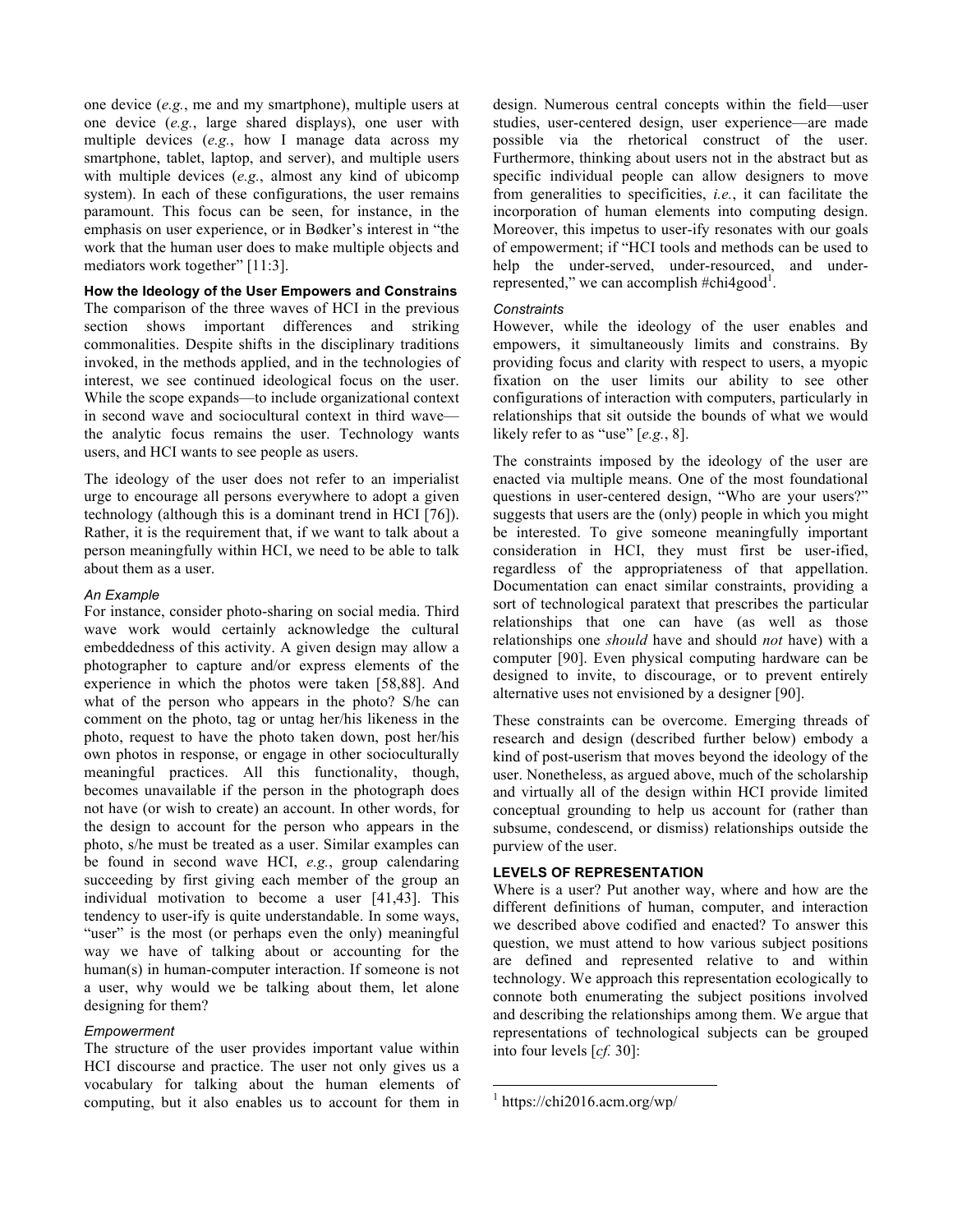*The Systems Level*. These representations are codified in the technical workings of a system. How do the low-level variables, data structures, database schema, etc., represent the entities, relationships, and interactions of interest? We use the systems level to talk about the types of representations that lie beyond interaction but that still shape those interactions. Arguably, gradations exist within systems representations. For instance, there may be differences between bits shifting in processor registers and the relationships among columns in database tables. These various systems representations, though, are all conceptually distinct from other levels of representation. Of particular interest to HCI, and the examples that follow, are systems approaches that represent the user—*e.g.*, authentication, user account, user data—and as a result influence possible subject positions.

*The Interface Level*. These representations deal with what the user(s) see and interact with. What kinds of entities, and relationships among them, are represented to user(s), and in what ways? The interface is still a part of the technical system, however, as argued further below, we should distinguish between the internal representations maintained by a computational system and the presentation of those representations to user(s).

*The Design Process Level*. These representations allow designers to account for user(s) or others during the design process. Who and what is represented during the design process, and in what ways? Design process representations may involve crafting personas, writing scenarios, accounting for stakeholders, etc. These may or may not translate into explicit representations at the interface or systems levels. However, the design process is often where experiences are typified, influencing system and interface representations through design requirements.

*The Ideological Level*. These representations function at the level of discourse within a discipline or field of study. How do we account for the various entities and relationships involved in interactions between humans and computers? Ideological representations are most common in work that discusses users—their needs, qualities, and experiences. Ideological representations are subtle: they occur when we use the term "user" to aggregate representations from the three previous levels, collapsing systems, interface, design, and lived experience. Reflexive scholarship in HCI sometimes explicitly focuses on these representations, such as the pivotal pieces across the three waves of HCI. These representations sometimes become most visible in how we narrate the work we do, both to ourselves and to others outside the field. The most common ideological representation in HCI can be seen when we equate "person" with "user."

Across these levels, the "post" of post-userism highlights the goal of representing, accounting for, and designing for subject positions other than that of the classical user. In this way, we eschew a fully post-structuralist approach, which

would dissolve or transcend categorical boundaries entirely. We also eschew a fully post-humanist approach, which would place something other than a human being (a relationship, a non-human entity, an organization, an event, etc.) at the center of design. Essentially, such approaches would identify and attempt to transcend the limits of subjectivity as a design construct. While interesting and important possibilities, this paper focuses instead on the representation of subject positions across the four levels described above.

At the ideological level, HCI has a fairly well-developed body of work accounting for post-user subject positions [6,9,52,76]. However, those developments have not been manifest to the same degree at other levels. This paper addresses how we might go about incorporating postuserism into the design process, interface, and systems representations.

# **SCENARIOS AND STRATEGIES: POST-USERISM IN PRACTICE**

At this point, we can return to the definitional question: What is post-userism? How might you know when you have a situation that could benefit from a post-user lens? Post-userism involves attending to representations of the ecologies of subject positions that people might occupy with respect to technology. Researchers, designers, systems architects, etc. could benefit from post-userism when they encounter breakdowns across the four levels of representation described above. As a practical strategy, post-userism does not necessarily help solve existing problems. Rather, it enables more comprehensive problem *setting* or problem *framing* [28,77,78], facilitating a design scope that encompasses greater varieties of humancomputer interactions.

Here we describe instances of post-userism and what postuserism looks like in practice. To do so, this section works through a series of scenarios where we see post-userism, outlining strategies for applying a post-user lens in each. The strategies synthesize across examples, demonstrating the process of identifying how the user gets variously deployed across different levels of representation. These strategies both help define the ecology of subject positions one might want to consider and provide some guidance as to what you might do about it. As described further below, we hope this series of strategies provides a foundation upon which future work can build.

As such, this section presents a non-exhaustive typology. We neither attempt, nor are we able, to articulate and provide strategies for every situation in which the ideology of the user breakdown across levels of representation. Furthermore, not all such breakdowns can be, or should be, resolved. Instead, we offer a series of qualities that characterize subject positions in human-computer relationships beyond "use." For each quality, we also offer a conceptual strategy that can be used to grapple with such situations. As HCI researchers and practitioners do so, they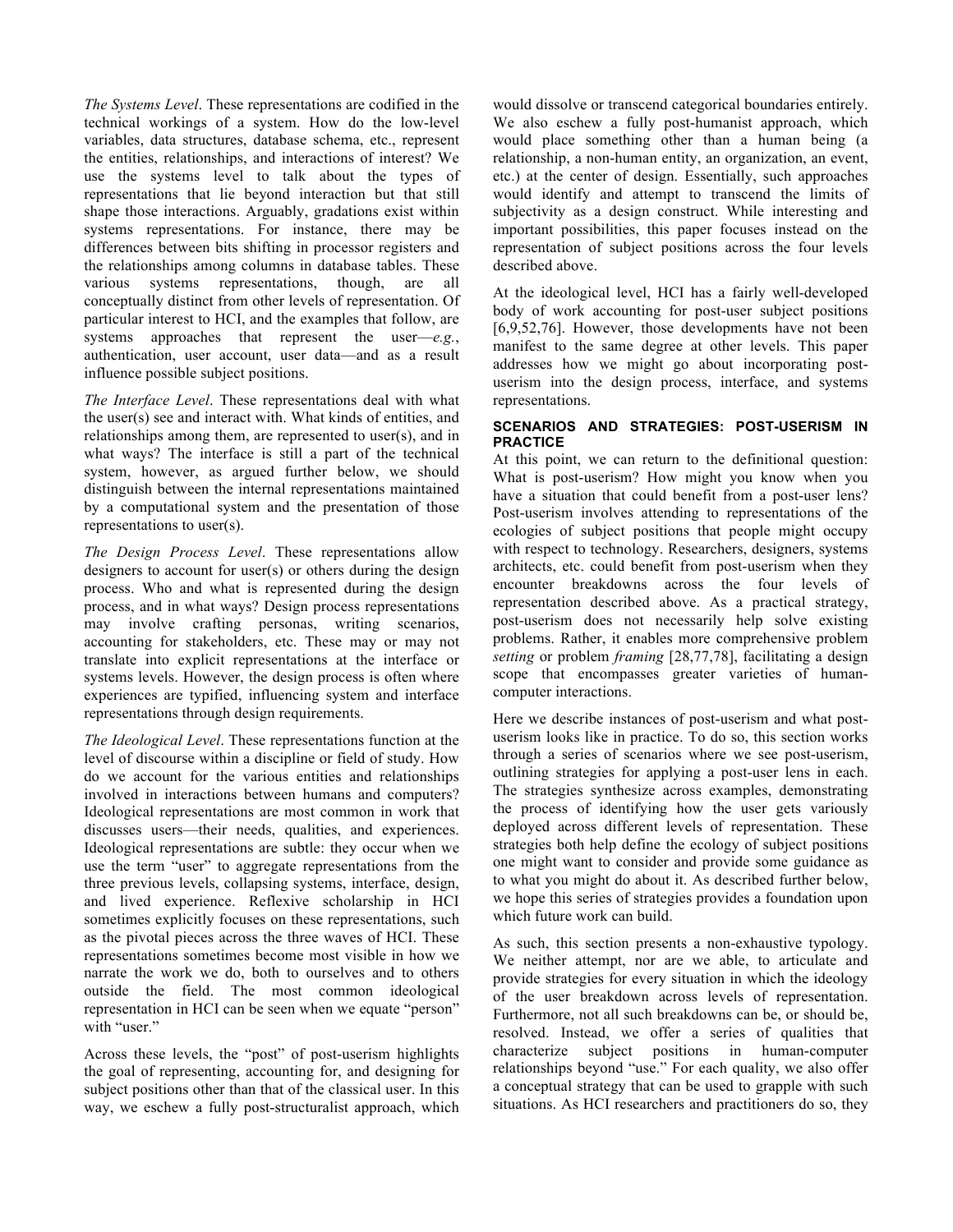can contribute insights they have gained toward a broader understanding of designing for an ecology of subject positions. To reiterate, an ecology in this context includes a depiction of each subject position, an enumeration of the relationships among them, and a description each's relationship to the technology interaction.

Each of the following subsections offers a quality that certain subject positions might have, along with a strategy to account for such subject positions in design. For instance, when your ecology of subject positions involves indirection, you might consider designing for delegates.

### **Indirection**

Indirection involves cases where the person using the system does so on behalf of another. A prime example can be seen in intermediated interactions [75]. Based on ethnographic work in two urban slums in Bangalore, Sambasivan *et al.* describe cases in which surrogates act on behalf of users who, for reasons including illiteracy and limited technological abilities, cannot engage in the interaction themselves. In these cases, users interact with the system indirectly through an intermediary. As another example, some rural communities have a single household with a telephone or computer [71]. Similar situations sometimes arise in Old Order Amish communities to constrain the influence that such technologies have on the community [85]. In these cases, the householder who has telephone or Internet access acts as a relay for others. In organizational contexts, one employee, often an assistant, may schedule meetings or respond to email on behalf of another, often a supervisor [95,96] [*cf.* 32]. This work of surrogates and collaborative use can also be seen in care workers for the elderly or cognitively impaired [72]. One could also consider the navigation of airplanes or naval ships, often used as object lessons for distributed cognition [51]. A commanding officer navigates indirectly, collecting information and issuing commands through the individuals observing and operating the vessel's various instruments (compass, speedometer, steering, etc.).

In each of these cases, the concept of the user breaks down across levels of representation. Consider Sambasivan *et al.*'s [75] intermediated interaction and email systems: At the systems level, there is a single person who is authenticated and accessing their email data. At the interface level, the person who is sending and receiving those emails interacts via the intermediary, not with the technology itself. At the design level, the concepts of authentication and access codify the one-to-one correspondence between human user and user account, omitting the possibility of other configurations. At the ideological level, we might be interested in accounting both for the intermediary user and for the person on whose behalf the intermediary is functioning. However, those two subject positions are absent at other representational levels (systems, interface, design process). Similar disconnects

across levels of representation occur in the other cases mentioned above.

### *Delegates*

One potential approach to addressing indirections involves delegates, a representation of one person (inter)acting on behalf of another. Delegates can be represented at the design process level, at the interface level, at the systems level, or at some combination thereof. Some technologies already enable such functionality. For example, enterprise software often explicitly grants permission for administrative assistants to schedule meetings for, or to respond to email correspondence on behalf of, their supervisors. Similarly, GMail users can allow other  $accounts$  to act as their delegates<sup>2</sup>. At the systems level, most Unix-based operating systems provide a command called su (an abbreviation for "substitute user" or "switch user"), allowing one user to execute commands as if s/he were logged in as a different user. Interestingly, these extant cases each have slightly different implementations. At the systems level, su actually changes who is logged in; the interface represents that Alice is acting on behalf of Bob, the system represents the actions taken simply as Bob's actions. In the case of GMail, delegates record that certain actions are performed by Alice on behalf of Bob. The latter is probably closer to what would be required to implement delegation and resolve breakdowns across representational levels.

Thus, while delegation strategies do exist in some cases, the diversity of their implementations and implications encumbers our ability to learn from the similarities and differences among how different technologies captures these inter-personal relationships. Seeing these diverse cases through the lens of post-userism allows us to consider both what they have in common and what designers for one case might learn from other instances of indirection. For the time being, it is not surprising that simply sharing credentials remains a common strategy [59]—albeit one that works around a system that does not adequately support indirection.

# **Transience**

In some cases, an individual can sustain multiple, repeated interactions with a system, even though the system does not maintain a persistent representation of that individual. Contrast Craigslist with Ebay or Match.com: Despite the design assumption that a given individual would post multiple ads, the service historically omitted user accounts that would link these individual interactions [19]. And while the service has subsequently added user accounts that allow authors "to post, edit, delete, and repost more easily"<sup>3</sup>, when viewed by others, these posts remain unlinked and self-contained, resulting in what Brubaker

 $^{2}$  https://support.google.com/mail/answer/138350?hl=en

<sup>&</sup>lt;sup>3</sup> http://www.craigslist.org/about/help/faq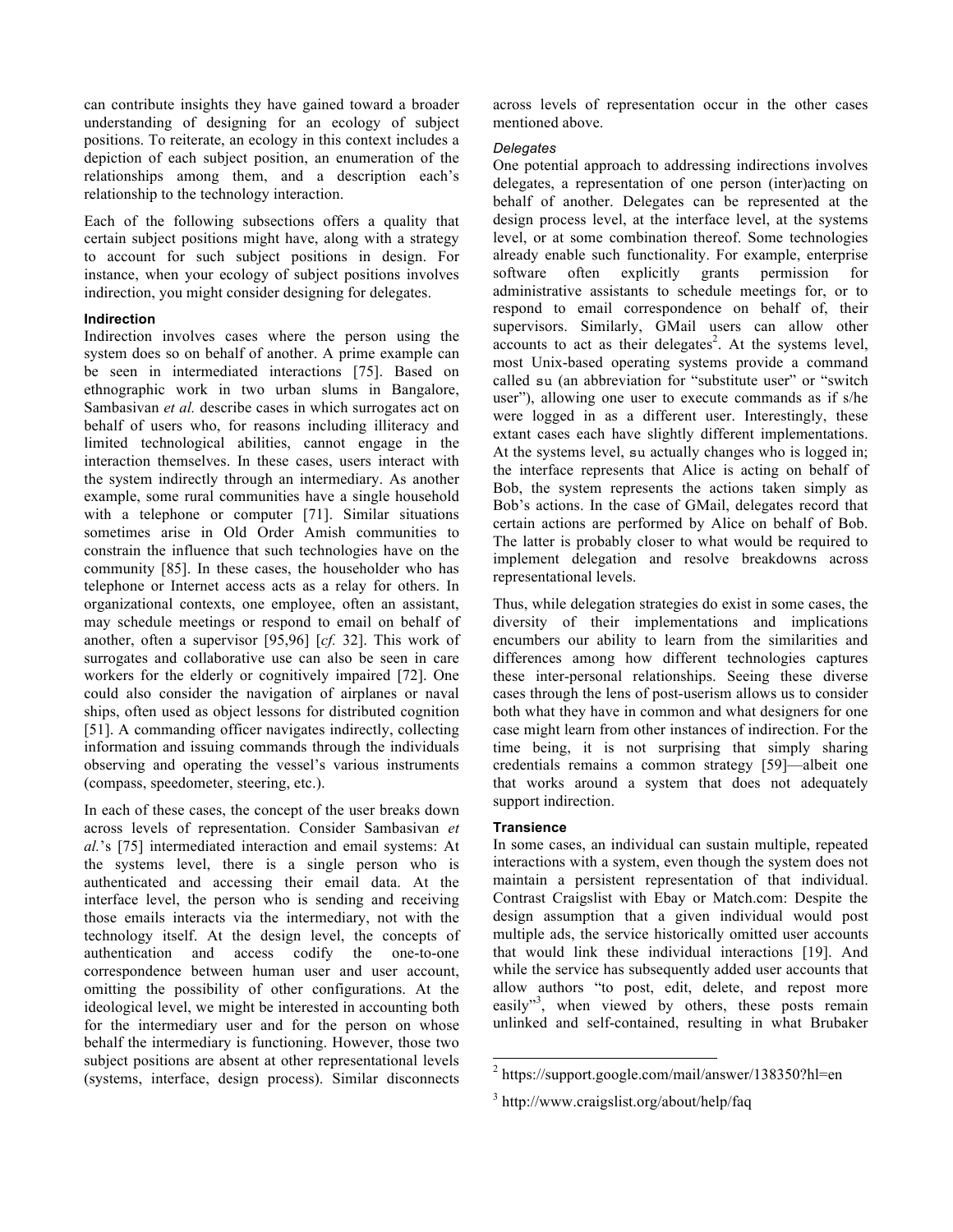[19] has called "single use identities." Users of Reddit similarly have an established practice of creating single-use "throw-away" accounts [65], often to post material an individual does not want associated with her or his primary account. At the design level, Reddit explicitly condones this practice<sup>4</sup>, despite eschewing a representation of the practice at either the interface or the systems level. Similar situations can arise with ambient displays and information kiosks. In the absence of an identification system, such as RFID badges [13,67], individual instances of interaction are not represented within the system as pertaining to a single persistent identity. To wit, the systems representation makes no distinct between different interactions by a single individual and single interactions by different individuals. While it does not necessarily introduce problems here, failing to account for transience in such situations can limit our designs.

These systems exist and function (to varying degrees of efficacy) without requiring that people who inhabit the user subject position be tied to a fixed or persistent representation. Thus, both in the design process and in technical implementation, it can be difficult to account for such recurring interactions due to the transient nature of their representation.

# *Flexibility*

One strategy here involves adding flexibility to the representational constraints imposed at the interface and systems levels. Authenticated users are often presumed, but are not also necessary. If the central entity being represented is a user, what elements of that representation could be relaxed? Must everyone have a birthdate? A name [34,66]? A list of friends? A set of access permissions?

Facebook memorial profiles offer an example of flexibility in representations of a user [17,18]. They maintain some aspects of a typical user representation while forgoing others. for example, memorial pages have a profile photos and a list of friends, but no one can log into a memorialized account. instead, it is managed by another account denoted as the legacy contact. Adding flexibility to the representational constraints helps account for some of the subject positions involved (*e.g.*, mourners).

When the user is not presumed (or required) to be a persistent subject position, other design foci come to the foreground, such as activities and communication. Returning to Craiglist, the representations are post-centric rather than user-centric, focusing the design around possible interactions with posts rather than among users. This strategy does not imply that one needs less knowledge or understanding of users. Rather, it suggests that designers consider representing certain subject positions primarily (if not exclusively) in terms of their relationship to an interaction, even if this requires a more fluid approach to what constitutes a user.

# **Multiplicity**

A single individual may, while interacting with a computation system, inhabit multiple subject positions, either one at a time or simultaneously. In some ways, multiplicity offers an inverse to transience. Transience involves one-off interactions, where the design does not disambiguate between multiple interactions by a single person and a single interaction by each of several people. Multiplicity involves individual people creating multiple representations of themselves, satisfying the system requirements of user representations while simultaneously enacting different facets of their identities.

For example, a single individual may maintain multiple user accounts for, say, a given social media site. Motivations for doing so can vary from separating professional and personal contacts [80], to distinguishing between actions as an individual vs. actions on behalf of an organization, to negotiating gender identity transitions [44,45]. Repair work offers another example: A given individual may simultaneously act as, say, both smartphone user and repair technician [56], even though these are generally represented as two distinct subject positions.

# *Fluidity*

One strategy to approaching a multiplicity of subject positions is to design for fluidity. As an example, Facebook does not first encode you as a parent and then allow you to take parental actions. Instead, you simply do parental things. Sociologically speaking, the status of parent is not one that you can assume strictly through your own choice. It is one that is granted because of the ways that others interact with you. Similar statements could be made about being, say, a cat lover, a librarian, a gamer, a politician, etc. Despite the fluidity with which they are defined and bestowed, these kinds of subject positions often receive rigorous, strict codification within the design process, interface, and systems representations. Designing for fluidity may help account for, if not completely resolve, breakdowns that arise from a multiplicity of subject positions.

To take the strategy of fluidity a step farther, what if social media sites, or authentication systems in general, could forgo the assumption of a one-to-one correspondence between human users and user accounts? Alternative kinds of representations—at the systems, interface, or design process levels—that give up "user" as the central entity may facilitate better accounting for fluidity among subject positions.

# **Absence**

In some cases, interactions with a technology may embody subject positions that exist without any representation, either in the design process or in technical implementation. A prime example comes from recent work studying

 $4 \text{ https://us.reddit.com/wiki/faq}$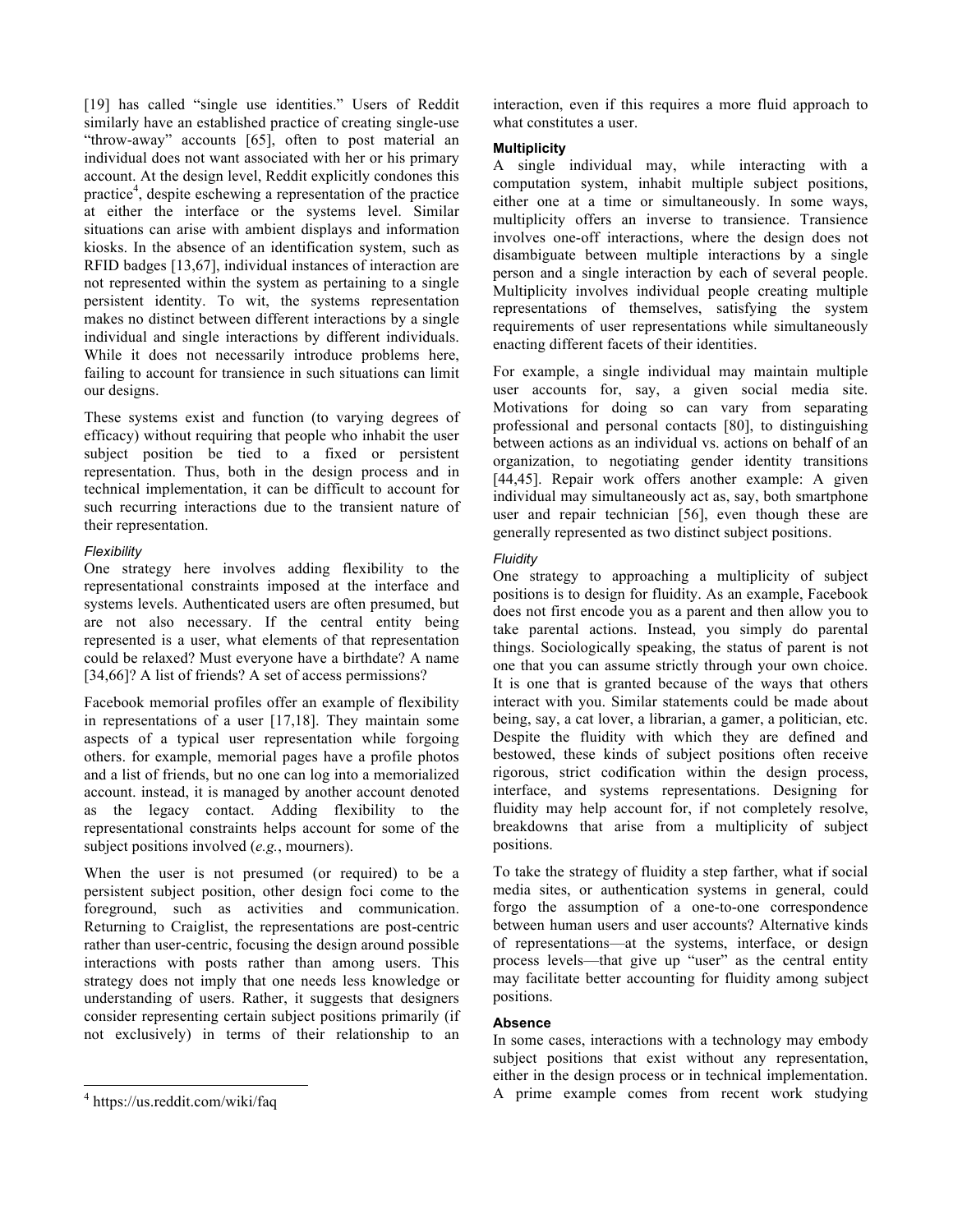technology non-use [9]. As a designer, one might want to account for the ways that a system may impact people who do not directly interact with it. For example, media discourse around sites such as Facebook can readily influence those who do not have an account [2,29,73,93]. Williamson and Williamson [89] document how the presence of a pervasive display may impact those who do not interact with it, *e.g.*, by altering flows of foot traffic for those who wish to avoid the display.

Other subtler cases of absence may occur. For instance, a "smart" thermostat such as the Nest may be interacted with by multiple different householders, a fact represented in the design process. However, the Nest maintains no systems representation of these different individuals, only a representation of the house itself [94]. As another example, search queries including stereotypically African-American names (*e.g.*, Latanya or Latisha) vs. stereotypically white names (*e.g.*, Kristen or Jill) result in a higher chance of seeing advertisements that suggest the person has an arrest record [82]. Since employers often perform internet searches for the names of potential employees, a disproportionately high rate of ads suggesting a criminal history may amount to racially-based employment discrimination [7]. Much of the current discourse around these issues involves questions of responsibility, such as who should be held accountable for such computationallyenacted discrimination. Another equally important but less often considered question deals with how we might account for the person being discriminated against. While the users of services such as Google Ad Words might be seen to include the companies taking out advertisements, the individuals performing searches, or both, the person whose name is being searched occupies a different subject position.

# *Alternatives*

One strategy for dealing with such situations involves accounting for these alternative subject positions. For instance, one might represent those who are excluded or disenfranchised from technology access [76,83,92], those who are impacted without direct interaction with a technology [93], or other subject positions in the design process. Strategies from speculative and critical design [33] may prove particularly useful in exploring such alternatives. Note that these representations need *not* persist to the interface or systems levels. As noted above, post-userism does not require resolving breakdowns across representational levels. Rather, it involves attending and designing around such breakdowns.

# **Hybridity**

A final type of post-userism occurs when a subject position is comprised of a hybrid network of human and non-human actors. Consider a phone call to, say, customer service for your internet service provider (ISP). Rarely do you call an individual person. Rather, you are connected with an individual representative, chosen mostly at random from a

group of representatives. That individual person inhabits a subject position speaking and acting on behalf of your ISP—changing your bandwidth, completing connection or disconnection requests, resolving issues with your bill (or perhaps not). Similar subject positions arise when a mostly de-individuated person acts as the interface to a larger group or organization, such as clerks at a department of motor vehicles (DMV) office, building receptionists, citizens contacting their elected representatives, cashiers, or crowd workers.

Other kinds of hybrids involve more sophisticated computing technology. They are common in infrastructure: Geiger, for example, has detailed the cooperative relationships between editors and bots in the maintenance of Wikipedia [38–40]. However, they are increasingly entering everyday interactions. For instance, Facebook M offers a hybrid digital assistant [49]. Similar to other digital assistants, it uses a combination of natural language processing and artificial intelligence to perform tasks. However, when this automated system encounters a request it cannot handle, though, it recruits aid from a team of human Facebook employees. At the interface level, the user sees a consistent representation; users are blind to whether they are interacting with a human, a machine, or some combination thereof. A similar although less seamless example can be seen in phone-based customer service systems that use voice recognition for fairly rote tasks but then fall back to human operators for more complex processes.

# *Assemblages*

These kinds of scenarios highlight the influence of posthumanist thinking [30,62,64]. Attending to hybridity allows us to acknowledge the kinds of agency and statuses that non-human entities may have [55]. Some work in HCI has even suggested studying animal-computer interaction and the ways that computers may mediate the relationships between pets and their owners [68,70].

The goal here is not to claim that we need to account for or design for the subject position of a hybrid digital assistant, a cat using an iPad [68], or a crowd worker. While doing so may be important, we aim instead to elucidate the particular kinds of subject positions that people take *in relation to* those hybrid assemblages. Subject positions are always constituted relationally. By acknowledging both the kinds of human/non-human hybrids with which people interact and the differences in those hybrids across different representational levels, we can begin to design for the subject positions taken in relation to such assemblages.

# **TWO PATHS FORWARD**

Based on the critiques and alternatives presented in this paper, we suggest two primary paths forward:

1. To examine the kinds of relationships that are occurring in HCI, but that are under-accounted.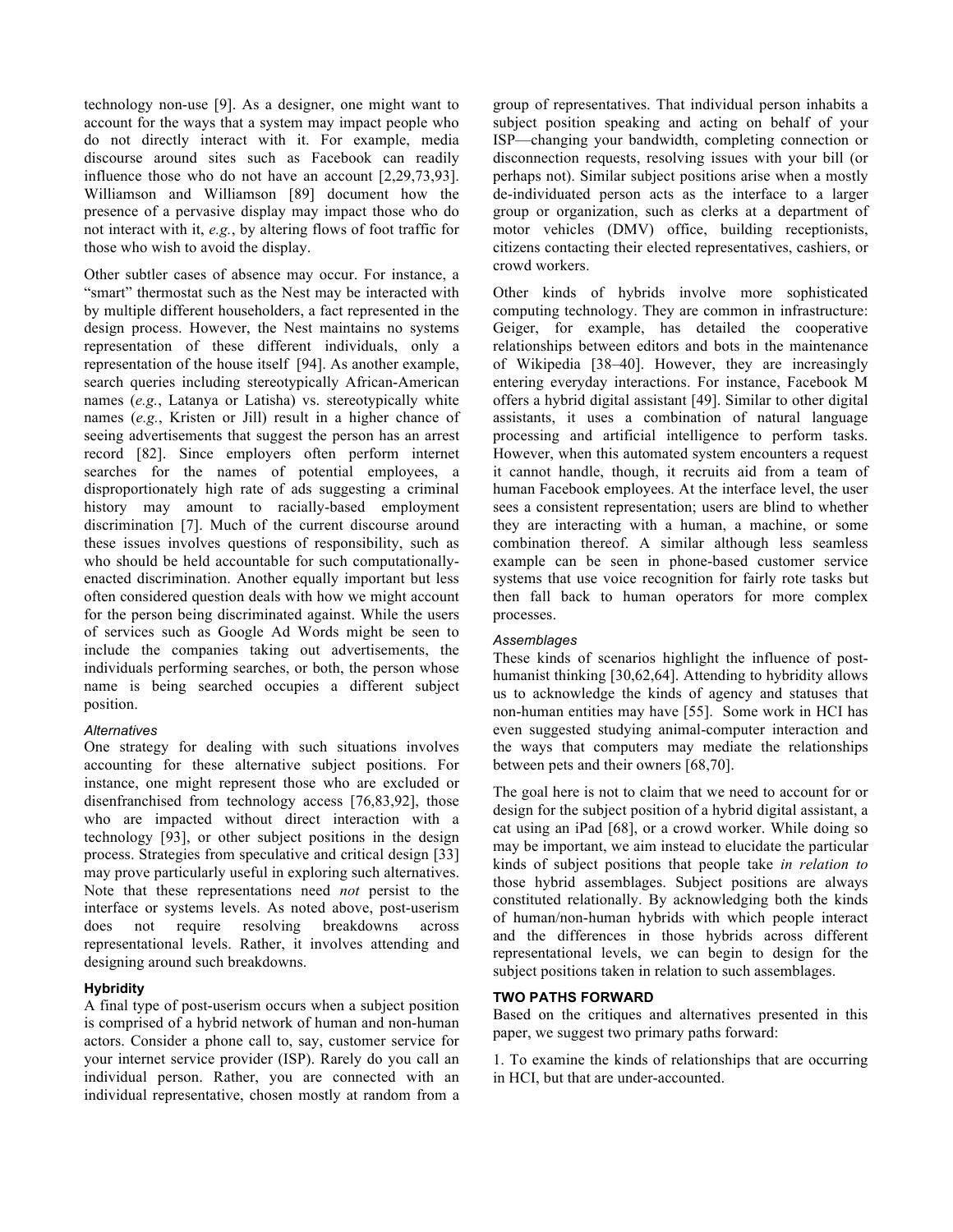2. To begin to explore what HCI might look like in the absence of the traditional user.

Although this paper focuses primarily on the former, this section considers the differing shape that each direction might take in the evolution of the field.

# **Research and Design Beyond the User**

First, post-userism provides a way for HCI to move toward a more comprehensive account of the relationships that occur between humans and computers. In our description of post-user scenarios, we intentionally focused on how research findings and design challenges were connected to larger conceptual issues with the user. Practically, one of the most productive strategies should involve identifying how others have managed similar post-user scenarios. Currently our ability to do this is limited and labor intensive.

HCI is exemplary in identifying limitations of existing systems, both in their practical usage and in the design work behind their development. However, relatively little work connects limitations arising from our conceptualization of the user with design work that addresses those limitations.

This situation stems in part from HCI's pragmatic tendency to focus on specific domains. For example, while doctors acting on behalf of their patients when managing medical records is certainly a form of *indirection*, design interventions based on such an observation will likely be limited to medical informatics as a domain. However, there are certainly connections between this case and others, such as intermediary users observed in an ICTD context [75]. This similarity offers but one example. More generally, relationships within ecologies of subject positions have commonalities, but those commonalities are difficult to connect across different domains within HCI. It is for this reason that we intentionally drew on examples from multiple domains to demonstrate how the structure of the user causes problems across many different application areas.

Scholarship that makes use of the practical strategies we have enumerated would benefit the community by explicitly sharing:

- How did we, as researchers or as designers, realize we were facing a post-user scenario?
- What were the relevant subject positions in our scenario?
- What were the relationships among them?
- How did we represent that ecology of subject positions and their relationships across different levels in our design?
- What were the repercussions of the representations we used?

While much of the work in HCI implicitly does the above, it does so while presuming the centrality of the user. Rather than suggest that we start ignoring the user, post-userism encourages HCI researchers and practitioners to look beyond the user for the additional subjects and relationships to which the primacy of the user can blind us. Explicitly addressing the above questions will help scholars and practitioners make use of a post-userist lens beyond the ideological level and engage levels of representation more directly pertinent to design, problem setting [28,77,78], and technical implementation.

# **In Absence of the User**

The second path forward asks that we explore what HCI might look like in the absence of the traditional user. User as a construct runs into trouble because it both feeds into and is a product of the idea that we are designing with the human at the center. Post-userism serves to question what our field places at the center of its practices. What are the types of actors, entities, and concepts around which we can center?

We have seen efforts to broaden HCI's scope. Terms like "human-centered computing" and "human centered design," however, are often clever slights of hand. They acknowledge the limitations of the user (particularly as conceptualized in first wave), and adopt a more holistic alternative: "human." Yet in practice, we very quickly revert to making the human a user. This is particularly true in how we represent people at the systems and interface levels, where the human must be represented as a computational entity [19].

An alternative can be reached when we start to acknowledge HCI's user as a modernist and structuralist project. The user gives HCI a common foundation–a "person" to design for—but one that limits us as well. As others have suggested [84], we might instead think of design—and especially "interaction"—as a set of relational practices. The "user" captures a set of relationships and provides a framework through which practices are constructed. However, this framework, we have argued, by no means captures all relationships.

# **CONCLUSION**

In this paper we introduced post-userism, a critique of HCI's focus on the "user." We have argued that HCI conceptualizes humans as users in how it designs and researches interactions. "User-ifying" people presents two challenges: first, it reduces the person into a construct that is not able to handle the complexity of human experience, and second, places a burden on this construct to account for the entirety of what is "human" in human-computer interaction.

A post-userist approach, then, accomplishes two things: First, by highlighting the limitations of "user," post-userism provides a means to identify and address types of interactions for which the construct of user cannot account and, as a result, ways the user limits us in our design and research practices. Second, by challenging the construct of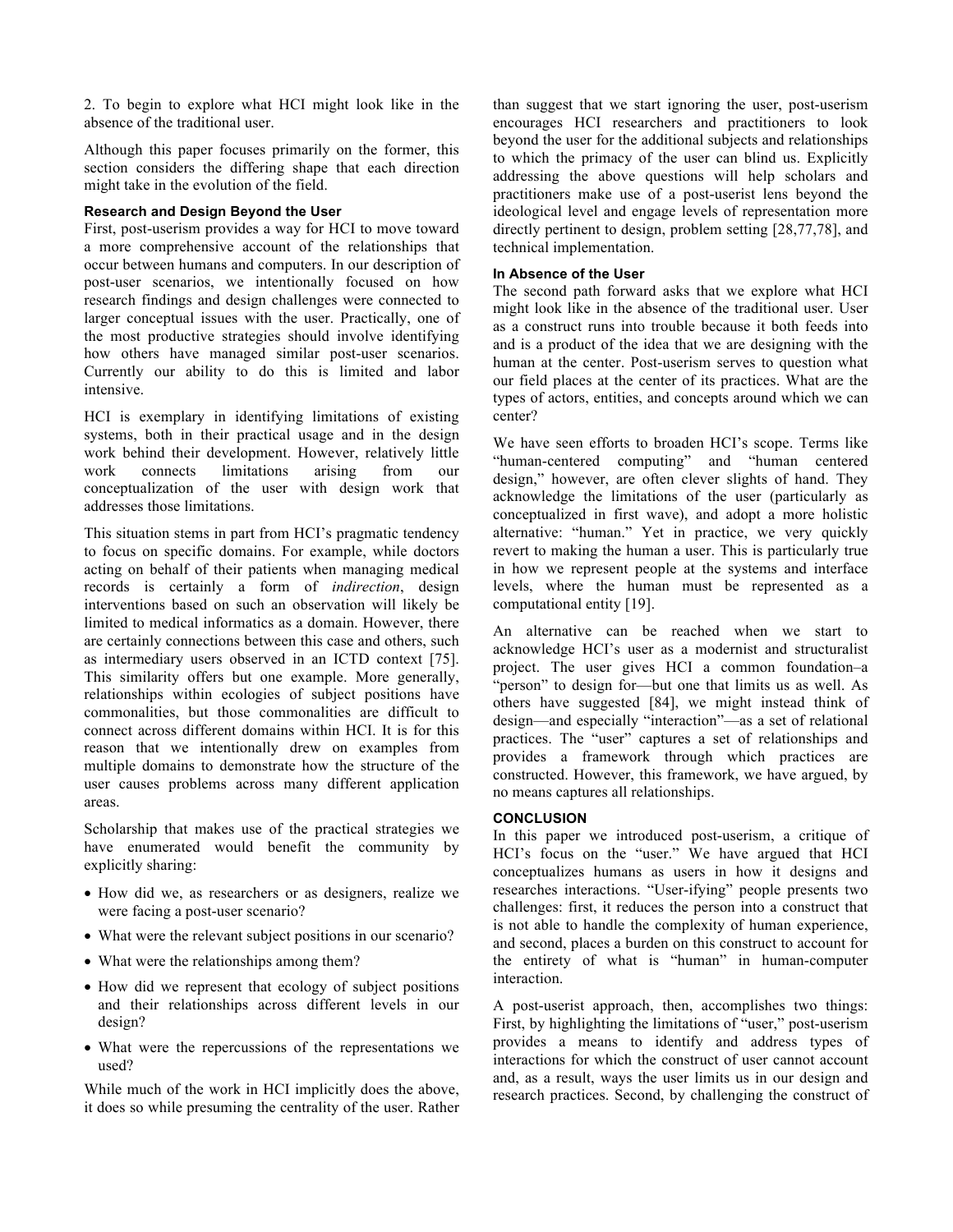the user itself, post-userism encourages us to explore what HCI might look like in the absence of a traditional user. Put differently, does the field needs better ways to engage and design for the "human" in HCI, or do the blurred lines between human and computer [47] suggest that other actors [63] might be legitimate sites on which to focus our research and design practices? Ultimately, this paper aims to support such conversations about the center around which our discipline is organized.

# **ACKNOWLEDGMENTS**

We would like to thank Ellie Harmon, Brian Keegan, William Aspray, Ethan Hanner, Alex Taylor, and our anonymous reviewers for their generous feedback. This work was supported by NSF Grant #IIS-1110932 and by the Intel Science and Technology Center for Social Computing. This piece was largely authored while the first author was affiliated with Cornell University.

#### **REFERENCES**

- 1. Mike Ananny. 2011. The Curious Connection between Apps for Gay Men and Sex Offenders. *The Atlantic*.
- 2. Judd Antin and Coye Cheshire. 2010. Readers are not free-riders: reading as a form of participation on wikipedia. In *Proc CSCW*, 127–130. https://doi.org/10.1145/1718918.1718942
- 3. Arnold Baca, Peter Dabnichki, Mario Heller, and Philipp Kornfeind. 2009. Ubiquitous computing in sports: A review and analysis. *Journal of Sports Sciences* 27, 12: 1335–1346. https://doi.org/10.1080/02640410903277427
- 4. L.J. Bannon. 1991. From Human Factors to Human Actors. In *Design at Work*, J. Greenbaum and M. Kyng (eds.). Lawrence Earlbaum Associates, Inc., Mahwah, NJ, 25–44.
- 5. Jeffrey Bardzell and Shaowen Bardzell. 2015. The User Reconfigured: On Subjectivities of Information. In *Proc 5th Decennial Aarhus Conference: Critical Alternatives*, 133–144.
- 6. Shaowen Bardzell. 2010. Feminist HCI: Taking Stock and Outlining an Agenda for Design. In *Proc CHI*, 1301–1310. https://doi.org/10.1145/1753326.1753521
- 7. Solon Barocas and Andrew D. Selbst. 2016. Big Data's Disparate Impact. *California Law Review* 104: 671– 732.
- 8. Eric P. S. Baumer. 2015. Usees. In *Proc CHI*, 3295– 3298.
- 9. Eric P. S. Baumer, Jenna Burrell, Morgan G. Ames, Jed R. Brubaker, and Paul Dourish. 2015. On the Importance and Implications of Studying Technology Non-use. *interactions* 22, 2: 52–56. https://doi.org/10.1145/2723667
- 10. Alas Bisbort. 1999. Escaping Flatland. Retrieved January 1, 2017 from https://www.edwardtufte.com/tufte/advocate\_1099
- 11. Susanne Bødker. 2006. When second wave HCI meets third wave challenges. In *Proc. NordiCHI*, 1–8. https://doi.org/10.1145/1182475.1182476
- 12. Kirsten Boehner, Phoebe Sengers, and Simeon Warner. 2008. Interfaces with the ineffable. *ACM Transactions on Computer-Human Interaction* 15, 3: 1–29. https://doi.org/10.1145/1453152.1453155
- 13. R. Borovoy, F. Martin, S. Vemuri, M. Resnick, B. Silverman, and C. Hancock. 1998. Meme tags and community mirrors: moving from conferences to collaboration. . ACM Press, 159--168. Retrieved from http://doi.acm.org/10.1145/289444.289490
- 14. Barry Brown and Louise Barkhuus. 2007. Leisure and CSCW: Introduction to Special Edition. *Computer Supported Cooperative Work* 16, 1–2: 1–10.
- 15. Barry Brown and Oskar Juhlin. 2015. *Enjoying Machines*. MIT Press, Cambridge, MA.
- 16. Jed Brubaker, Gillian Hayes, and Paul Dourish. 2013. Beyond the Grave: Facebook as a site for the expansion of death and mourning. *The Information Society* 29, 3: 152–163. https://doi.org/10.1080/01972243.2013.777300
- 17. Jed R. Brubaker, Lynn S. Dombrowski, Anita M. Gilbert, Nafiri Kusumakaulika, and Gillian R. Hayes. 2014. Stewarding a Legacy: Responsibilities and Relationships in the Management of Post-mortem Data. In *Proc CHI*, 4157–4166. https://doi.org/10.1145/2556288.2557059
- 18. Jed R Brubaker and Vanessa Callison-Burch. 2016. Legacy Contact: Designing and Implementing Postmortem Stewardship at Facebook. In *Proc CHI*, 2908– 2919. https://doi.org/10.1145/2858036.2858254
- 19. Jed R Brubaker and Gillian R Hayes. 2011. SELECT \* FROM USER: Infrastructure and Socio-technical Representation. In *Proc CSCW*, 369–378. https://doi.org/10.1145/1958824.1958881
- 20. Hrönn Brynjarsdóttir, Maria Håkansson, James Pierce, Eric P. S. Baumer, Carl DiSalvo, and Phoebe Sengers. 2012. Sustainably Unpersuaded: How Persuasion Narrows our Vision of Sustainability. In *Proc CHI*, 947–956.
- 21. Jenna Burrell. 2012. *Invisible Users: Youth in the Internet Cafes of Urban Ghana*. MIT Press, Cambridge, MA.
- 22. Judith Butler. 1990. *Gender Trouble: Feminism and the Subversion of Identity*. Routledge, Oxon.
- 23. Judith Butler. 1993. *Bodies that Matter: On the Discursive Limits of Sex*. Routledge, Oxon.
- 24. S.K. Card, T.P. Moran, and A. Newell. 1980. The keystroke-level model for user performance time with interactive systems. *Communications of the ACM* 23: 396--410.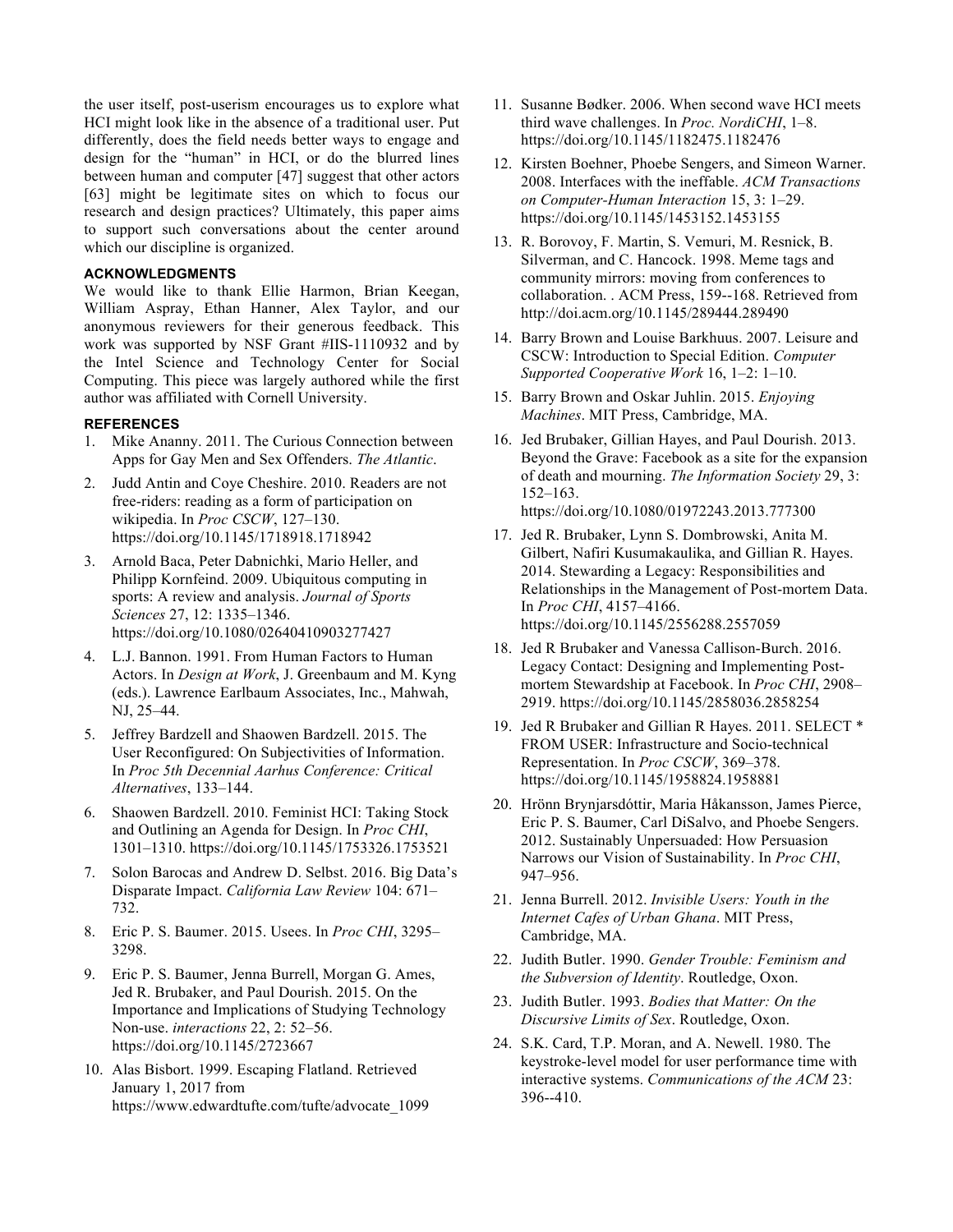- 25. S.K. Card, T.P. Moran, and A. Newell. 1983. *The Psychology of Human-Computer Interaction*. Lawrence Erlbaum Associates, Hillsdale, NJ.
- 26. Ed H. Chi, Gaetano Borriello, Guerney Hunt, and Nigel Davies. 2005. Pervasive computing in sports technologies. *IEEE Pervasive Computing* 4, 3: 22–25. https://doi.org/10.1109/MPRV.2005.58
- 27. Geoff Cooper and John Bowers. 1995. Representing the User: Notes on the Disciplinary Rhetoric of HCI. In *The social and interactional dimensions of humancomputer interfaces*, Peter J. Thomas (ed.). Cambridge University Press, Cambridge, 48–66.
- 28. Richard Coyne and Adrian Snodgrass. 1995. Problem Setting within Prevalent Metaphors of Design. *Design Issues* 11, 2: 31–61.
- 29. Kate Crawford. 2009. Following you: Disciplines of listening in social media. *Continuum* 23, 4: 525–535.
- 30. Gilles Deleuze and Félix Guattari. 1987. *A Thousand Plateaus: Capitalism and Schizophrenia*. University of Minnesota Press, Minneapolis.
- 31. John Dewey. 1934. *Art as Experience*. Perigee Books, New York.
- 32. P. Dourish, R. Grinter, J. Delgado de la Flor, and M. Joseph. 2004. Security in the Wild: User Strategies for Managing Security as an Everyday, Practical Problem. *Personal and Ubiquitous Computing* 8, 6: 391–401.
- 33. Tony Dunne and Fiona Raby. 2001. *Design Noir: The Secret Life of Electronic Objects*. Birkhäuser, Berlin.
- 34. Deni Elliott. 2011. The Real Name Requirement and Ethics of Online Identity. In *Social Media and the Value of Truth*, Berrin Beasley and Mitchell R. Haney (eds.). Lexington Books, Lanham, MD, 17–26.
- 35. Paul M. Fitts. 1954. The information capacity of the human motor system in controlling the amplitude of movement. *Journal of Experimental Psychology* 47, 6: 381–391.
- 36. M. Foucault. 1966. *The Order of Things*. Routledge, New York.
- 37. Michel Foucault. 1977. *Discipline and Punish: The Birth of the Prison*. Random House, New York.
- 38. R. Stuart Geiger. 2011. The Lives of Bots. In *Wikipedia: A Critical Point of View*, Geert Lovink and N. Tkacz (eds.). Institute of Network Cultures, Amsterdam, 78–93.
- 39. R. Stuart Geiger. 2014. Bots, bespoke, code and the materiality of software platforms. *Information, Communication & Society* 17, 3: 342–356.
- 40. R. Stuart Geiger and David Ribes. 2010. The work of sustaining order in wikipedia: the banning of a vandal. In *Proc CSCW*, 117–126.
- 41. J. Grudin. 1988. Why Groupware Applications Fail:

Problems in the Design of Organizational Interfaces. In *Proc CSCW*, 85–93.

- 42. J. Grudin. 1990. The Computer Reaches Out: the Historical Continuity of Interface Design. In *Proc CHI*, 261–268.
- 43. J. Grudin and L. Palen. 1995. Why Groupware Applications Succeed: Discretion or Mandate: In *Proc ECSCW*, 263–278.
- 44. Oliver L Haimson, Jed R Brubaker, Lynn Dombrowski, and Gillian R Hayes. 2015. Disclosure, Stress, and Support During Gender Transition on Facebook. In *Proc CSCW*, 1176–1190. https://doi.org/10.1145/2675133.2675152
- 45. Oliver L Haimson, Jed R Brubaker, Lynn Dombrowski, and Gillian R Hayes. 2016. Digital Footprints and Changing Networks During Online Identity Transitions. In *Proc CHI*, 2895–2907. https://doi.org/10.1145/2858036.2858136
- 46. Maria Håkansson and Phoebe Sengers. 2013. Beyond Being Green : Simple Living Families and ICT. In *Proc CHI*, 2725–2734. https://doi.org/10.1145/2470654.2481378
- 47. Donna J. Haraway. 1991. A Cyborg Manifesto: Science, Technology, and Socialist-Feminism in the Late Twentieth Century. In *Simians, Cyborgs, and Women: The Reinvention of Nature*. Routledge, New York.
- 48. Steve Harrison, Phoebe Sengers, and Deborah Tatar. 2011. Making epistemological trouble: Third-paradigm HCI as successor science. *Interacting with Computers* 23, 5: 385–392. https://doi.org/10.1016/j.intcom.2011.03.005
- 49. Jessi Hempel. 2015. Facebook Launches M, Its Bold Answer to Siri and Cortana. *Wired*. Retrieved January 1, 2017 from https://www.wired.com/2015/08/facebook-launches-mnew-kind-virtual-assistant/
- 50. Thomas T. Hewett, Ronald Baecker, Stu Card, Jane M. Carey, Jean B. Gasen, Marilyn Mantei, Gary Perlman, Gary Strong, and William Verplank. 1992. *ACM SIGCHI Curricula for Human-Computer Interaction*.
- 51. E. Hutchins. 1995. *Cognition in the Wild*. MIT Press, Cambridge, MA.
- 52. Lilly Irani, Janet Vertesi, Paul Dourish, Kavita Philip, and R.E. Grinter. 2010. Postcolonial computing: a lens on design and development. In *Proc CHI*, 1311–1320. Retrieved May 16, 2011 from http://portal.acm.org/citation.cfm?id=1753522
- 53. ISO/IEC. 2001. 9126-1:2001 Software engineering -- Product quality -- Part 1: Quality model.
- 54. ISO/IEC. 2007. 15939:2007 Systems and software engineering -- Measurement process.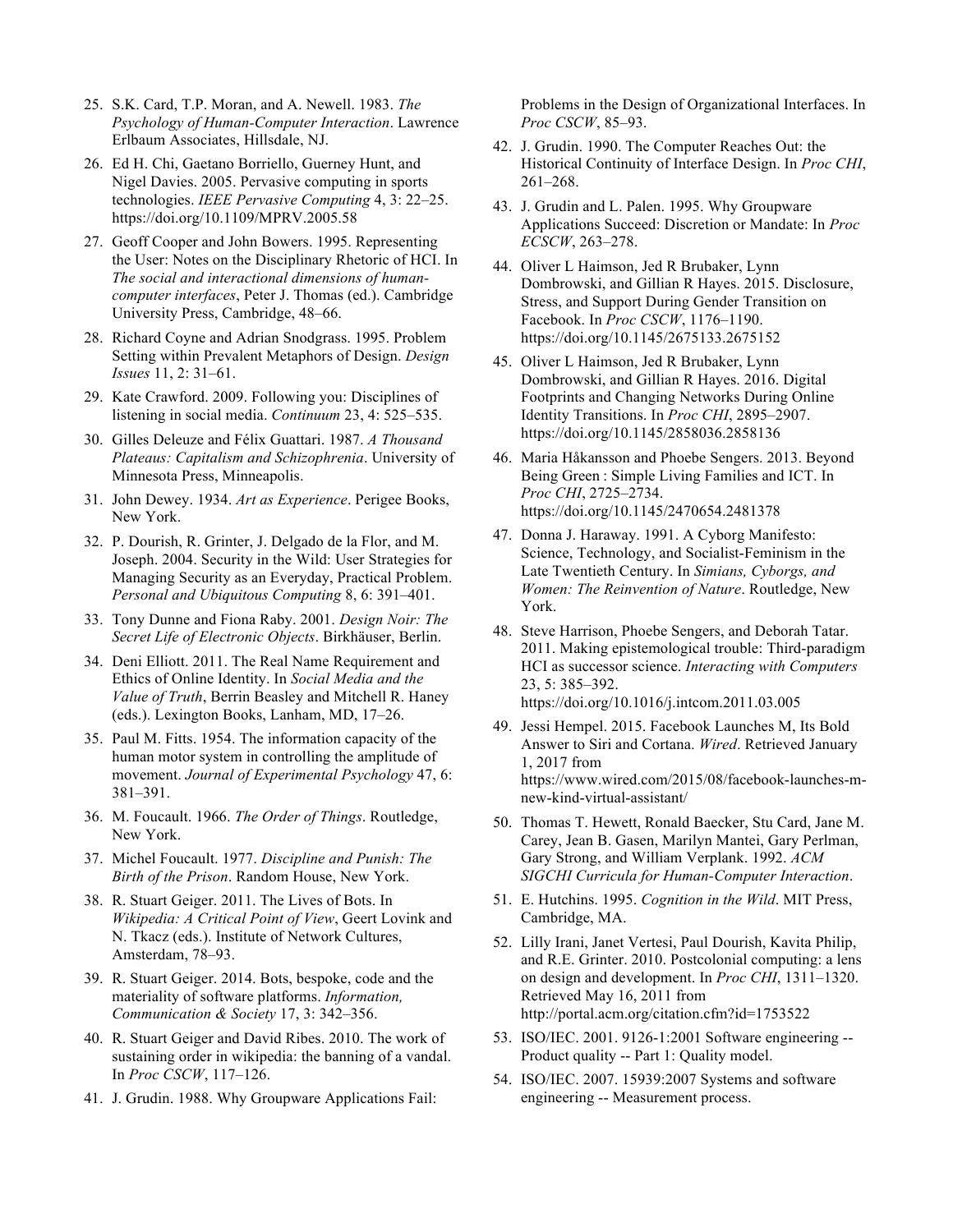- 55. Steven J Jackson and Laewoo Kang. 2014. Breakdown, Obsolescence and Reuse: HCI and the Art of Repair. In *Proc CHI*, 449–458. https://doi.org/10.1145/2556288.2557332
- 56. Steven J Jackson, Alex Pompe, and Gabriel Krieshok. 2012. Repair Worlds: Maintenance, Repair, and ICT for Development in Rural Namibia. In *Proc CSCW*.
- 57. Fredric Jameson. 1985. Postmodernism and Consumer Society. In *Postmodern Culture*, Hal Foster (ed.). Pluto Press, London, 111–125.
- 58. Heekyoung Jung and Kay Connelly. 2007. Exploring design concepts for sharing experiences through digital photography. In *Proc Designing Pleasurable Products and Interfaces (DPPI)*, 313–327. https://doi.org/10.1145/1314161.1314190
- 59. Joseph "Jofish" Kaye. 2011. Self-reported Password Sharing Strategies. In *Proc CHI*, 2619–2622.
- 60. Cliff Lampe, Nicole B Ellison, and Charles Steinfield. 2008. Changes in Use and Perception of Facebook. In *Proc CSCW*, 721–730. https://doi.org/10.1145/1460563.1460675
- 61. Cliff Lampe, Nicole Ellison, and Charles Steinfield. 2006. A Face(book) in the Crowd: Social Searching vs. Social Browsing. In *Proc CSCW*, 167–170. https://doi.org/10.1145/1180875.1180901
- 62. B. Latour. 1992. Where are the Missing Masses? The Sociology of a Few Mundane Artifacts. In *Shaping Technology / Building Society: Studies in Sociotechnical Change*, Wiebe E. Bijker and John Law (eds.). MIT Press, Cambridge, MA, 225–258.
- 63. Bruno Latour. 1993. Ethnography of a High Tech Case: About Aramis. In *Technological Choices: Transformation in Material Cultures Since the Neolithic*, Pierre Lemonnier (ed.). Routledge, London, 372–398.
- 64. Bruno Latour. 2005. *Reassembling the Social*. Oxford University Press, Oxford.
- 65. Alex Leavitt. 2015. "This is a Throwaway Account": Temporary Technical Identities and Perceptions of Anonymity in a Massive Online Community. In *Proc CSCW*, 317–327. https://doi.org/10.1145/2675133.2675175
- 66. Maggie MacAulay and Marcos Daniel Moldes. 2016. Queen don't compute: Reading and casting shade on Facebook's real names policy. *Critical Studies in Media Communication* 33, 1: 6–22. https://doi.org/10.1080/15295036.2015.1129430
- 67. J.F. McCarthy, D.W. McDonald, S. Soroczak, D.H. Nguyen, and A.M. Rashid. 2004. Augmenting the Social Space of an Academic Conference. In *Proc CSCW*, 39–48.
- 68. Frank Noz and Jinsoo An. 2011. Cat cat revolution: An

interspecies gaming experience. In *Proc CHI*, 2661– 2664. https://doi.org/10.1145/1978942.1979331

- 69. W.J. Orlikowski. 1992. Learning from Notes: Organizational Issues in Groupware Implementation. In *Proc CSCW*, 362–369. https://doi.org/10.1145/143457.143549
- 70. Mikko Paldanius, Tuula Kärkkäinen, Kaisa Väänänen-Vainio-Mattila, Oskar Juhlin, and Jonna Häkkilä. 2011. Communication technology for human-dog interaction. In *Proc CHI*, 2641. https://doi.org/10.1145/1978942.1979329
- 71. Tapan S. Parikh and Edward D. Lazowska. 2006. Designing an architecture for delivering mobile information services to the rural developing world. In *Proc WWW*, 791–800. https://doi.org/10.1145/1135777.1135897
- 72. Anne Marie Piper, Raymundo Cornejo, Lisa Hurwitz, and Caitlin Unumb. 2016. Technological Caregiving: Supporting Online Activity for Adults with Cognitive Impairments. In *Proc CHI*, 5311–5323.
- 73. Laura Portwood-Stacer. 2013. Media Refusal and Conspicuous Non-Consumption: The Performative and Political Dimensions of Facebook Abstention. *New Media & Society* 15, 7: 1041–1057. https://doi.org/10.1177/1461444812465139
- 74. George Ritzer. 1993. *The McDonaldization of American society: An investigation into the changing character of contemporary social life*. Pine Forge Press, Newbury Park, CA.
- 75. Nithya Sambasivan, Ed Cutrell, Kentaro Toyama, and Bonnie Nardi. 2010. Intermediated Technology Use in Developing Communities. In *Proc CHI*, 2583–2592. https://doi.org/10.1145/1753326.1753718
- 76. Christine Satchell and Paul Dourish. 2009. Beyond the user: use and non-use in HCI. In *Proc OZCHI*, 9–16. https://doi.org/10.1145/1738826.1738829
- 77. Donald A. Schön. 1979. Generative Metaphor: a perspective on problem-setting in social policy. In *Metpahor and Thought*, Andrew Ortony (ed.). Cambridge University Press, Cambridge, 254–283.
- 78. Donald A. Schön and Martin Rein. 1994. *Frame Reflection: Toward the Resolution of Intractable Policy Controversies*. Basic Books, New York.
- 79. Phoebe Sengers, Kirsten Boehner, Michael Mateas, and Geri Gay. 2007. The disenchantment of affect. *Personal and Ubiquitous Computing* 12, 5: 347–358. https://doi.org/10.1007/s00779-007-0161-4
- 80. Meredith M Skeels and Jonathan Grudin. 2009. When Social Networks Cross Boundaries: A Case Study of Workplace Use of Facebook and LinkedIn. In *Proc Group*, 95–103. https://doi.org/10.1145/1531674.1531689